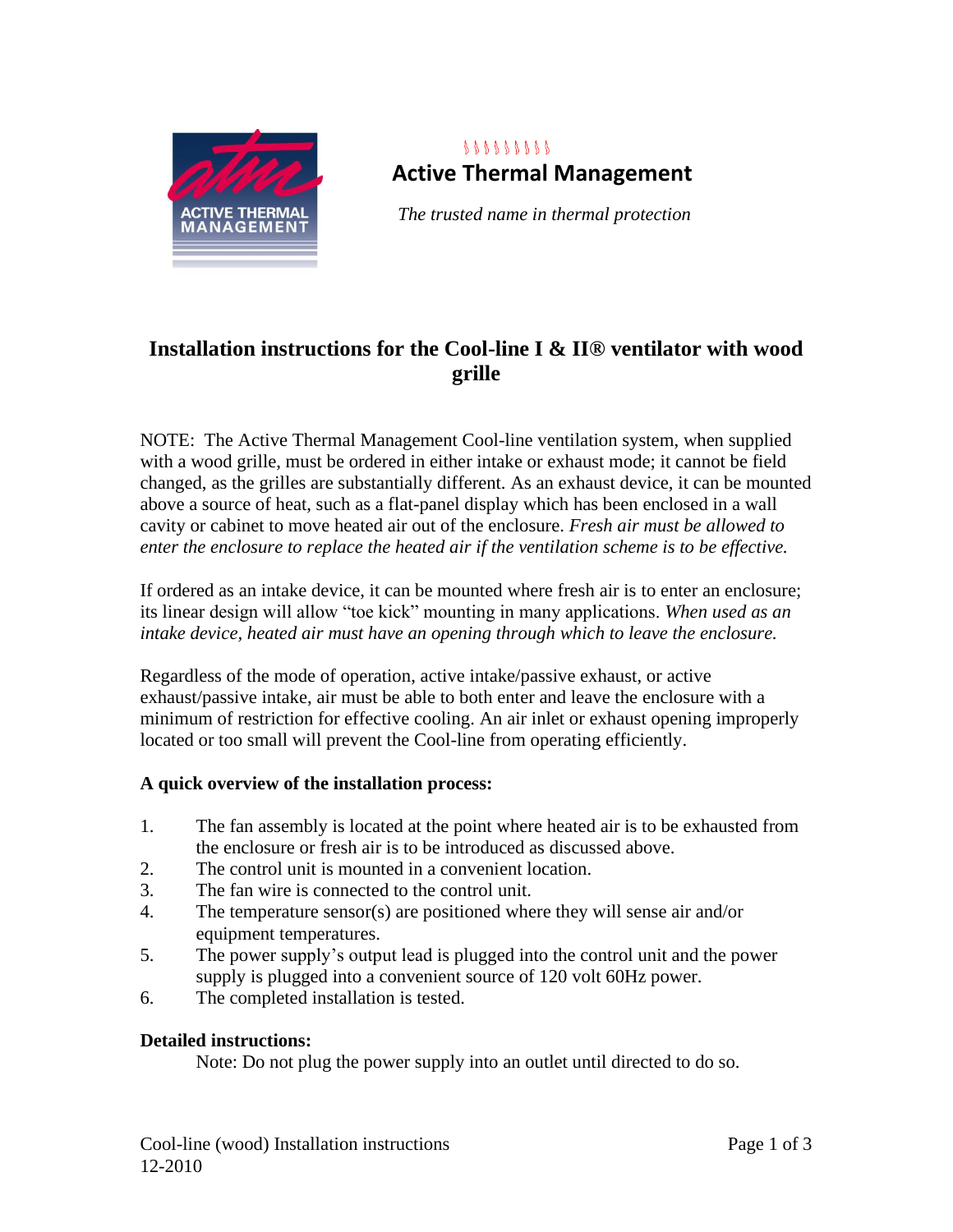**1.** Locations low and forward in the enclosure are generally preferred for intake-mode systems, while high locations to the rear are best for exhaust-mode systems; the optimum arrangement is that in which air enters and passes by the heat-generating equipment on its way to the exhaust point. Avoid locating the inlet too close to the exhaust as room air may enter and be immediately exhausted without cooling the enclosure and equipment. Cut a rectangular hole 2  $1/8$ " x  $14\frac{3}{4}$ " (single fan model) or 2  $1/8$ " x 28  $1/4$ " (dual fan model). Insert the fan assembly from the outside of the enclosure; details how to retain the assembly (screws, etc.) will vary depending on the degree of rear access and panel material and thickness. Be careful not to damage the fan housing or motor.

**2.** Mount the control unit at a convenient location. While mounting the control unit in a location close enough to the power supply, the heat-producing equipment, and the fans is easiest, the fan and thermistor wires can be lengthened if necessary.

**3.** The fan wire may be extended using any appropriate 2 conductor cable (20 gauge minimum) if necessary.

**4.** The thermal sensor controls the operation of the fans. To extend the sensor wires, use any 2 conductor low-voltage wire; note that the sensor has no polarity.

**5.** The Cool-line is powered by a wall-type power supply. Do not plug it into a switched outlet; use an AC outlet which is always on to allow the fans to run after the other equipment has been turned off. If possible, use an outlet on the same circuit that powers the equipment producing the most heat. If this circuit should fail, the ventilation will cease, but the heat source(s) will also turn off. If the Cool-line is powered from a different circuit, it is possible that that circuit could lose power while the equipment in the enclosure continued to produce heat.

**6.** Plug the power supply into a live outlet. Plug the power supply output lead into the control box. The green LED will light to indicate that power is present. As the temperature at the thermal sensor rises past approximately 85 degrees (F), the fans will begin to turn at a moderate speed and the yellow led will light. Fan speed will increase if the temperature increases 5 degrees. A red LED will then indicate that the fans are turning at full speed.

When the enclosure temperature falls, the fans will slow down, stopping when the temperature falls below approximately 84 degrees Fahrenheit.

*Please note: It is increasingly common for fans to remain on continuously, due to the heat given off by satellite receivers, cable boxes, and DVRs, even when these devices are not is use.*